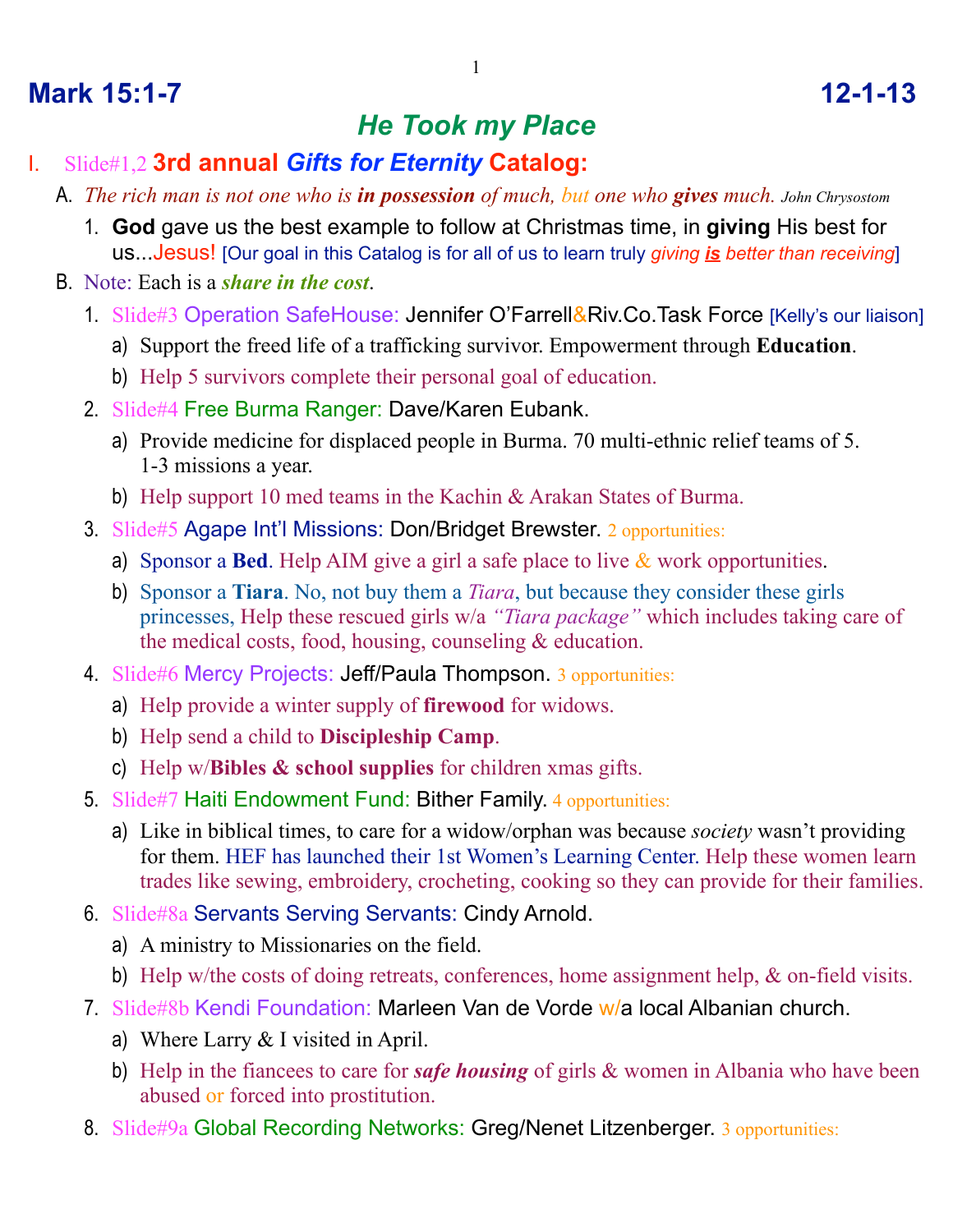- a) These recording devices are a way to reach oral peoples in their own heart language.
- b) 80% of people in rural Cambodia haven't heard of Jesus.
- c) Help raise \$7000 for a **language recording**. Help toward the **distribution**, once it is recorded. Or, Help w/the \$3 for the individual **CD/DVD's**. (kids)
- 9. Slide#9b Peru Hope: Pastor Albert Smith. **5** opportunities:
	- a) Were given a small piece of property developing out.
	- b) Help build **classrooms** in the little shanty town of *El Terminal*. Help acquire a **sound system**. Help w/**musical instruments**. Help w/**church office & kitchen** at the church.
- 10. Slide#10 International Christian Adoptions: Charlotte Paulson. **5** opportunities:
	- a) ICA has partnered w/an orphanage in Port-au-Prince Haiti, to build a children's village to *foster & transition* orphaned children & youth.
	- b) Help purchase a **child's bedroom set**, a **refrigerator**, Foster Parent **bedroom furniture**, **kitchen cookware**, **Toys & playground** for children.
- 11. Slide#11 Water4abillion: Myself, Alex E, Roger Taff, Steven Cole.
	- a) Right after our **Dar el Salaam well** was dug next to a church, there was an electrical fire & was able to be put out by the well we provided. [provided **19** so far, **4** more rt now]
	- b) Help provide *clean, cool, disease free* drinking water for entire villages.
- 12. Slide#12 Malishev Kosovo, Church Plant: Jeff & Rachel Harry. [Jeff shared few months] **3**  opps
	- a) Help buy a **church van** (Malisheve is in the middle of 42 villages/lack of transportation).
	- b) Help purchase a \$200 **heater** for their church.
	- c) Help w/the **rent** of a building for 2 children's church classrooms.
- 13. Slide#13 Student Venture: Monty/Karen Sharp.
	- a) 30 yrs in our valley. Now on 30 H.S. & middle school campuses.
	- b) Goal to fulfill the Great Commission among young people.
	- c) Help w/a  $$3$  bible (goal 2000).
- 14. Slide#14 Colina de Luz: Jim/Sue Drake. [went out from our church in the late 80's]
	- a) Phase 2 of their *dorm roof replacement plan* for the older girls.
	- b) Help share in the cost with this **roof project**.
- 15. Slide#15 Latin American Missions: Luciani Family in Spain. [Care Team just Skyped last Sun]
	- a) Often some of the best investments in our missionaries is to visit & encourage. Paul understands that need & desires to provide that pastoral support for Latin Missionaries.
	- b) Help Paul **travel** to *Turkey, Egypt, & Jordan* & provide that pastoral support.
- C. Slide#16 Let's encourage others to be generous this Xmas season. Get your kids into this. Your extended families. Co-workers. Take as many as you need/will use.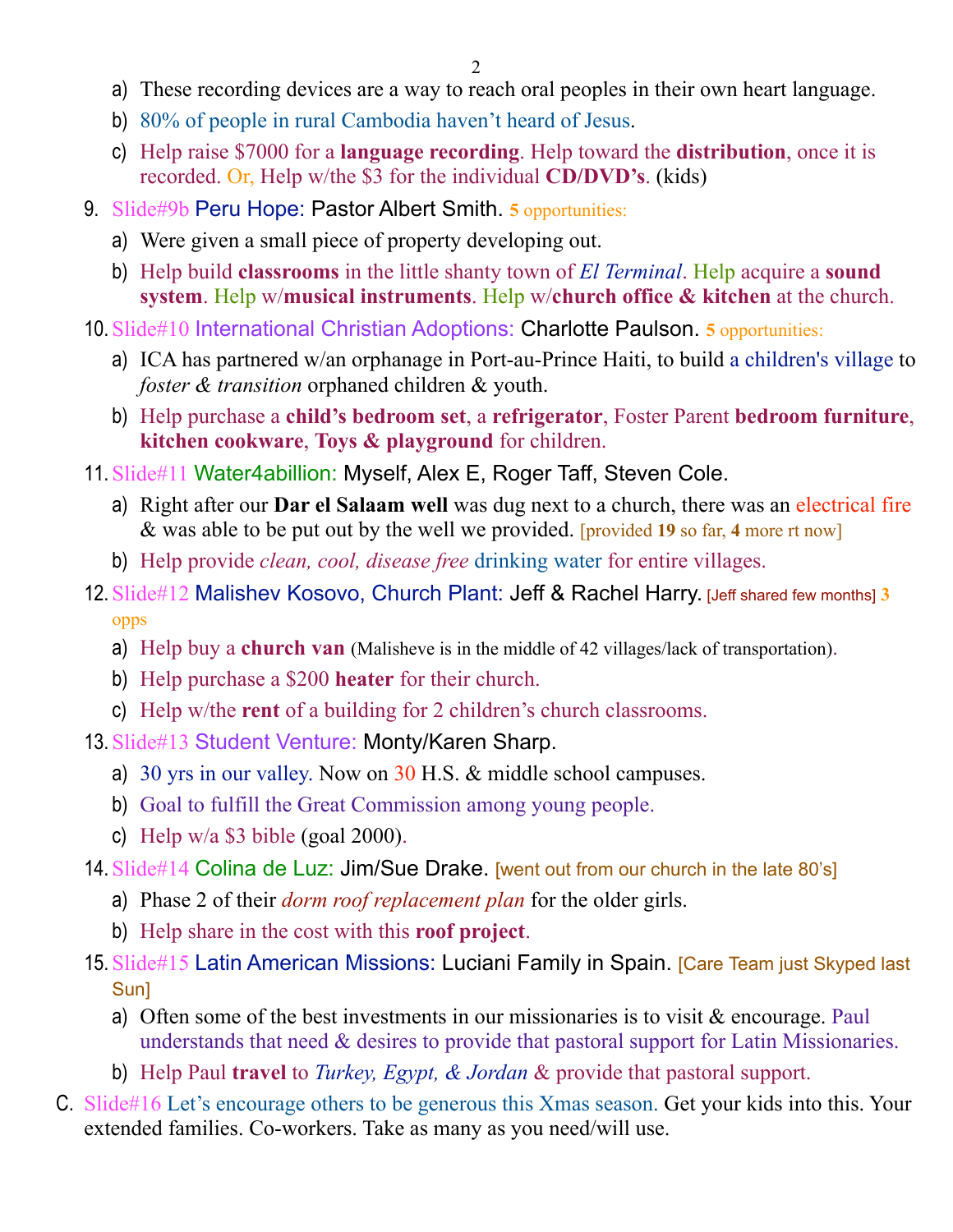- 1. Give online at [www.calvarymarketplace.com/giftsforeternity](http://www.calvarymarketplace.com/giftsforeternity)
- 2. Give by check: checks to CM. Use the enclosed envelope. Place in our offering boxes. Or, folks can mail in.

### II. **Intro:**

- A. Pray:
- B. Slide#17 "Humpty Dumpty sat on the wall, Humpty Dumpty had **a great fall**, all the kings horses & all the kings men couldn't put Humpty together again."
	- 1. Why? Because this wasn't a job for **horses**, nor for the **kings soldiers**, but only for the king Himself…*King Jesus*.
	- 2. And our King Jesus is still in the business of *fixing broken vessels, broken or even scrambled lives*.
	- 3. Unlike Humpty, you may not have a *wall issue*, but we all have a *falling issue*.
- C. Slide#18 Title: *He Took my Place*

# III. **HE TOOK MY PLACE (1-1)**

- A. Slide#19 WHO WAS **BARABBAS**? Barabbas = *son of the father*.
- B. He had made **insurrection** (open revolt against civil authority) against Rome.
	- 1. And in the rebellion had committed murder.
	- 2. In the eyes of the Emperor he would be considered a dangerous political prisoner. (a Terrorist)
- C. Jesus was delivered. Barabbas was released.
	- 1. Jesus delivered bound, delivered unto death.
	- 2. Barabbas released unto freedom, released to life.
- D. Barabbas should have died for his crime but Jesus occupied *his cross*.
	- 1. Let's place ourselves in Barabbas' cell that Thursday night.
		- a) *Contemplating* death by torturous crucifixion.
	- 2. The light of Friday mornings sun rays beam into the prison cell.
		- a) Then, the sounds of marching soldiers coming to take you away to that horrible, yet deserving death.
	- 3. Then the words of Pilate & then the soldier, *"Barabbas…you're free!"*
		- a) Free??? *"Yes, another is to die in your place."*
- E. Slide#20 Show Barabbas clip, from Passion of the Christ.
- F. Slide#21 WHAT HAS **BARABBAS** DONE? [Adapted from Judah Smith's message on Barabbas]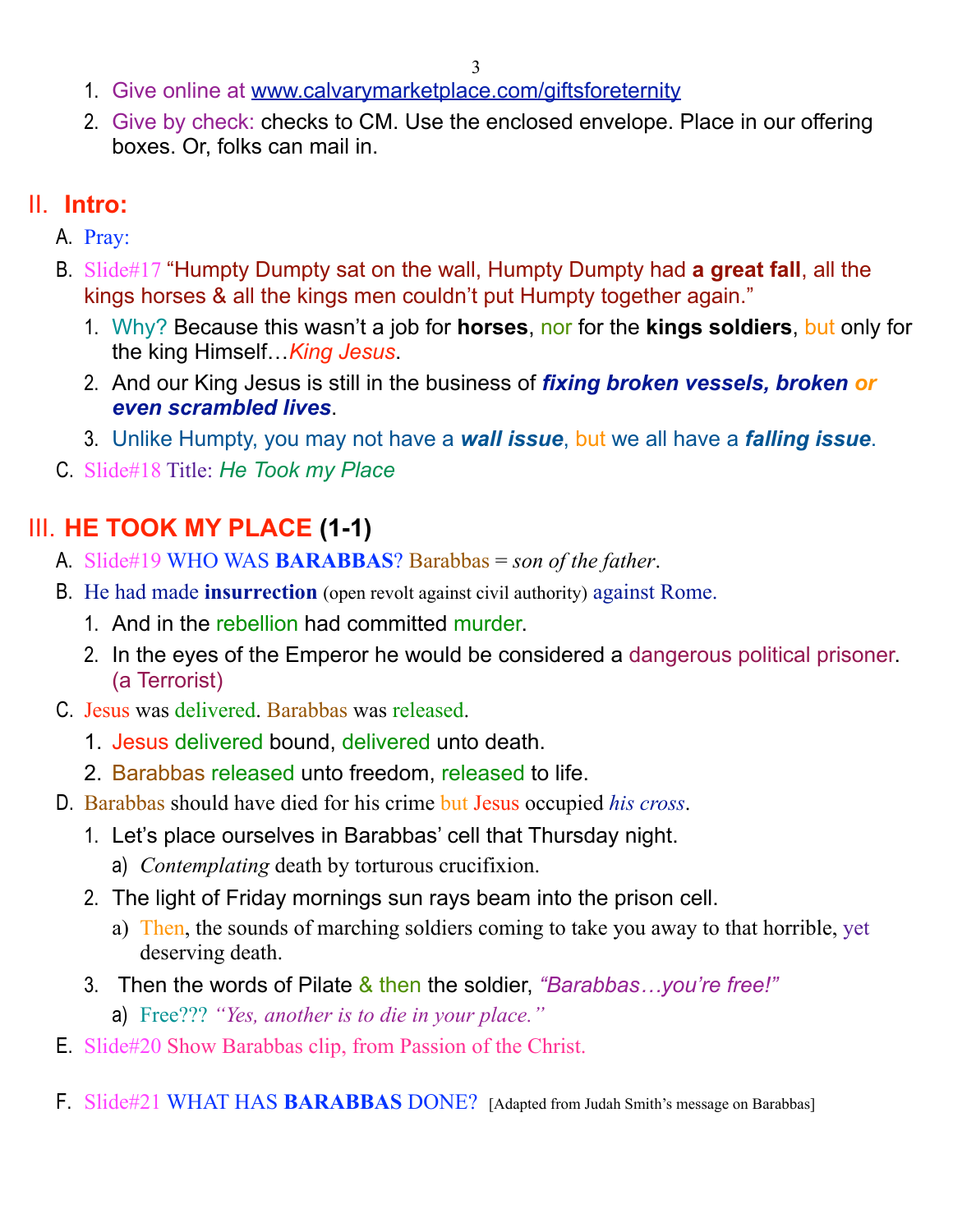- 1. He deserves this. He's a bad man. He's a thug. A terrorist. He should be on death row. He's a rebel for wrong. He led a rebellion. He murdered people. He deserves this. He deserves the chains. He deserves crucifixion. He deserves death He deserves hell.
- G. Slide#22 WHAT HAS **JESUS** DONE?
	- 1. He didn't deserves this. He's a good man. He heals. He restores. Delivers. Sets free. Opens blind eyes & deaf ears. Heals the lame & the leper.
- H. Slide#23 WHO DO YOU **CHOSE**? Who do you want me to **release**? Barabbas or Jesus?
	- 1. They chose lawlessness over the law.
	- 2. They chose the law-breaker instead of Jesus.
	- 3. They chose war instead of peace.
	- 4. They chose the man of blood instead of the Prince of Peace.
	- 5. They chose hatred & violence instead of love.
- I. Slide#24 BARABBAS & JESUS STAND FOR 2 DIFFERENT WAYS:
	- 1. Barabbas stood for the heart of hate. The stab of the dagger. The taking up of the sword to accomplish his conquest.
		- a) The chief priests wanted a leading Zealot, a political activist, a man of action who would even murder to reach his own ends.
	- 2. Jesus stood for the way of love  $\&$  thus conquered with only 1 weapon... His love.
		- a) Jesus had disappointed them w/His inaction.
		- b) They wanted *revolution*, not a King riding a donkey.
		- c) Barabbas seemed much more *logical*.

#### J. Slide#25 BUT THIS ISN'T **FAIR**

- 1. There seems to be *no conscience* w/Barabbas.
- 2. We don't see him turn to Jesus saying, *"I owe you everything now, for you have set me free."*
- K. (Jesus) It's ok Father, let them have Barabbas.
	- 1. He knew the Father would have to treat **Jesus** like **Barabbas** so He could treat **Barabbas** like **Jesus**.
	- 2. Remember, this is all about *Jesus going to the cross*.
	- 3. (Jesus) *Yes, let them have Barabbas, Take me!*
	- 4. Jesus could have easily snapped those *cords* like *Samson* did to the Philistine ropes.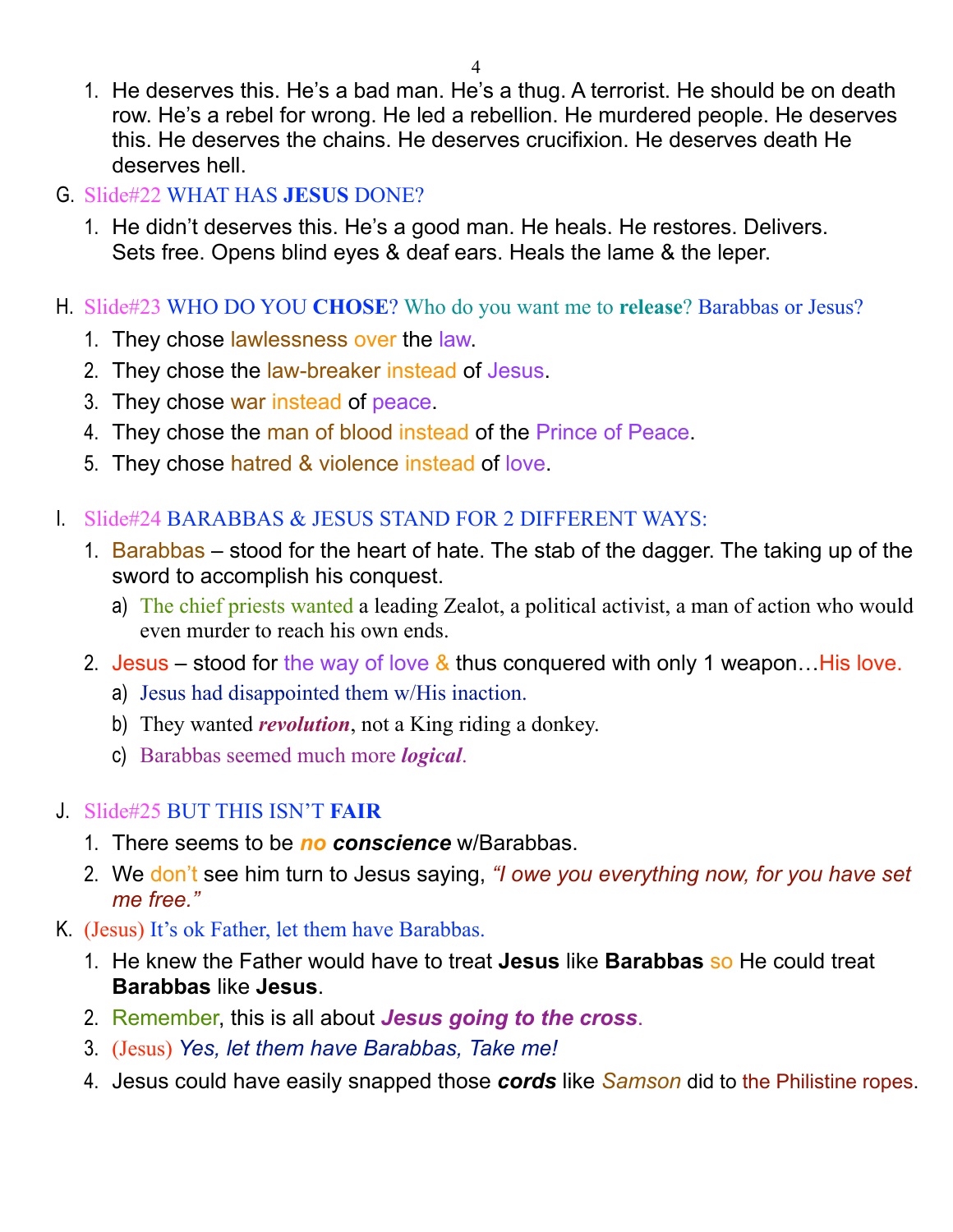- a) But there were *other cords* that bound Him. The *cables of* covenant agreements, oaths, promises. The *zip-tie bond of His love* to you & I.
- 5. What a picture of **divine Grace** this *substitutionary death* presents.
	- a) **Substitution** = *The just for the unjust*.
	- b) **Vicarious**  *Taking the place of another*. [Vicar/substitute]
	- c) Barabbas could say, "He died for me."

#### L. Slide#26 I'M SURE BARABBAS THOUGHT *THE PEOPLE* SET HIM FREE.

- 1. **The people** didn't set Barabbas free. **Pilate** didn't set Barabbas free. It was ONLY **the Love of the Father** that set Barabbas free.
- 2. (God the Father) *I Love Barabbas. I wanted him to go free*. a) (me) WHAT? but he's **bad** man.
- 3. (Father) *But I Love Barabbas. I wanted him to go free*.
	- a) (me) But **didn't you know** he probably never will acknowledge the free gift?
- 4. (Father) Yeah, but I love him. Brian remember, *For while we were still sinners Christ died for us*.
	- a) (me) So You are saying you sent Your Son Jesus, *for Barabbas*, even the one who would *walk away from* Jesus and His free gift & never come back.
- 5. (Father) *I Love Barabbas. I wanted him to go free*.

### M. Slide#27 WHO IS THIS BARABBAS REALLY?

- 1. Barabbas is **you**...its **me**...its **us**. *We are Barabbas.*
- 2. How many times have I stood on that platform w/Pilate & Jesus, and **I'm** Barabbas. And they started to take my chains off. And I say, *No, No. I deserve this. I deserve the guilt. I deserve the shame. I deserve the consequence. I deserve it.*
	- a) And Jesus responds,*No son. Let me have it. Let me have your sin. Let me have your pain.*
	- b) (me) No God, I did this to myself. I deserve this. I deserve divorce. I deserve poverty. I deserve sickness. NO!
	- c) (me) But God I'm so ashamed. (Jesus) Give Me your shame. (me) But what if I do it again. (Jesus) I'll still be here again. (me) God I don't want to do this anymore. (Jesus) Give Me your sins son.
		- (1) This is all **we** got. It's all **I** got. It's all **you** got.
		- (2) It's God alone.
- N. Slide#28a MEET ME HALF WAY?
- O. An ancient king enacted a law against a certain crime, & the punishment of anyone who committed the crime was that he should have **both eyes put out**. His own son committed the